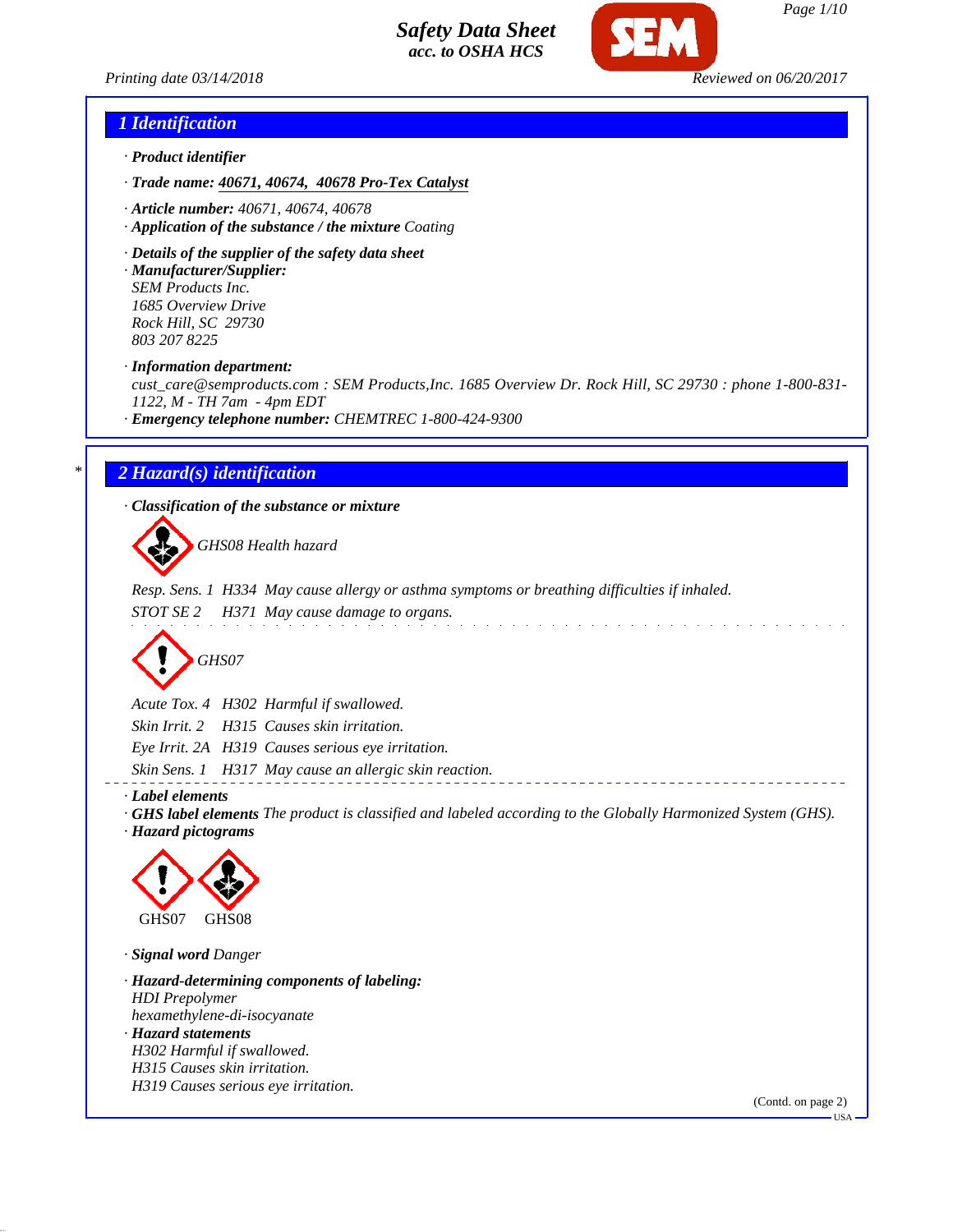*Printing date 03/14/2018 Reviewed on 06/20/2017*

## *Trade name: 40671, 40674, 40678 Pro-Tex Catalyst*

|                                 | (Contd. of page 1)                                                                                                                                 |
|---------------------------------|----------------------------------------------------------------------------------------------------------------------------------------------------|
|                                 | H334 May cause allergy or asthma symptoms or breathing difficulties if inhaled.                                                                    |
|                                 | H317 May cause an allergic skin reaction.                                                                                                          |
|                                 | H371 May cause damage to organs.                                                                                                                   |
| <b>Precautionary statements</b> |                                                                                                                                                    |
| <i>P260</i>                     | Do not breathe dust/fume/gas/mist/vapors/spray.                                                                                                    |
| P <sub>264</sub>                | Wash thoroughly after handling.                                                                                                                    |
| P <sub>270</sub>                | Do not eat, drink or smoke when using this product.                                                                                                |
| P <sub>272</sub>                | Contaminated work clothing must not be allowed out of the workplace.                                                                               |
| P <sub>280</sub>                | Wear protective gloves / eye protection / face protection.                                                                                         |
| P <sub>284</sub>                | [In case of inadequate ventilation] wear respiratory protection.                                                                                   |
| $P301 + P312$                   | If swallowed: Call a poison center/doctor if you feel unwell.                                                                                      |
| <i>P330</i>                     | Rinse mouth.                                                                                                                                       |
| $P302 + P352$                   | If on skin: Wash with plenty of water.                                                                                                             |
| $P304 + P341$                   | If inhaled: If breathing is difficult, remove person to fresh air and keep comfortable for<br>breathing.                                           |
|                                 | P305+P351+P338 If in eyes: Rinse cautiously with water for several minutes. Remove contact lenses, if present<br>and easy to do. Continue rinsing. |
| $P308 + P311$                   | IF exposed or concerned: Call a poison center/doctor.                                                                                              |
| $P362 + P364$                   | Take off contaminated clothing and wash it before reuse.                                                                                           |
| $P333 + P313$                   | If skin irritation or rash occurs: Get medical advice/attention.                                                                                   |
| <i>P321</i>                     | Specific treatment (see on this label).                                                                                                            |
| $P337 + P313$                   | If eye irritation persists: Get medical advice/attention.                                                                                          |
| $P342 + P311$                   | If experiencing respiratory symptoms: Call a poison center/doctor.                                                                                 |
| P <sub>363</sub>                | Wash contaminated clothing before reuse.                                                                                                           |
| P <sub>405</sub>                | Store locked up.                                                                                                                                   |
| <i>P501</i>                     | Dispose of contents/container in accordance with local/regional/national/international<br>regulations.                                             |
| <b>Classification system:</b>   |                                                                                                                                                    |

*· NFPA ratings (scale 0 - 4)*



*· HMIS-ratings (scale 0 - 4)*

| <b>HEALTH</b> | $\frac{1}{2}$ Health = *2   |
|---------------|-----------------------------|
| <b>FIRE</b>   | 1   $Fire = 1$              |
|               | REACTIVITY 1 Reactivity = 1 |

- *· Other hazards*
- *· Results of PBT and vPvB assessment*
- *· PBT: Not applicable.*

*· vPvB: Not applicable.*

## *3 Composition/information on ingredients*

- *· Chemical characterization: Substances*
- *· CAS No. Description*
- *28182-81-2 HDI Prepolymer*
- *· Chemical characterization: Mixtures*
- *· Description:*
- *Mixture: consisting of the following components.*

(Contd. on page 3)

USA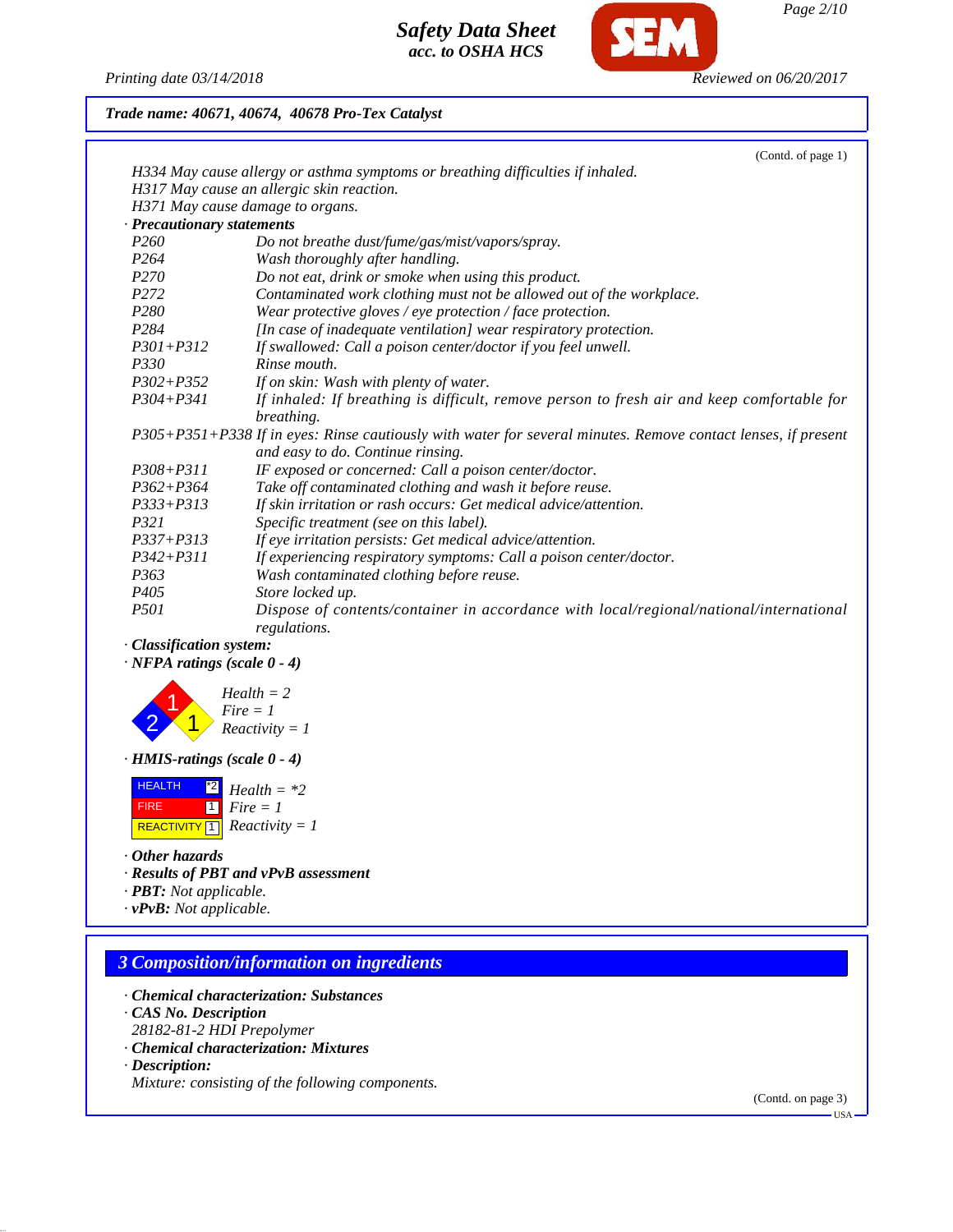

### *Trade name: 40671, 40674, 40678 Pro-Tex Catalyst*

| (Contd. of page 2)<br>Weight percentages |                                      |                    |
|------------------------------------------|--------------------------------------|--------------------|
| · Dangerous components:                  |                                      |                    |
|                                          | 28182-81-2 HDI Prepolymer            | 70-100%            |
|                                          | 822-06-0 hexamethylene-di-isocyanate | $\geq 0.1 - 0.5\%$ |
|                                          |                                      |                    |

## *\* 4 First-aid measures*

### *· Description of first aid measures*

*· General information:*

*Symptoms of poisoning may even occur after several hours; therefore medical observation for at least 48 hours after the accident.*

*· After inhalation:*

*Supply fresh air and to be sure call for a doctor.*

- *In case of unconsciousness place patient stably in side position for transportation.*
- *· After skin contact: Immediately wash with water and soap and rinse thoroughly.*
- *· After eye contact:*
- *Rinse opened eye for several minutes under running water. If symptoms persist, consult a doctor.*
- *· After swallowing: Immediately call a doctor.*
- *· Information for doctor:*
- *· Most important symptoms and effects, both acute and delayed No further relevant information available.*
- *· Indication of any immediate medical attention and special treatment needed*
- *No further relevant information available.*

### *\* 5 Fire-fighting measures*

- *· Extinguishing media*
- *· Suitable extinguishing agents: Use fire fighting measures that suit the environment.*
- *· Special hazards arising from the substance or mixture No further relevant information available.*
- *· Advice for firefighters*
- *· Protective equipment: No special measures required.*

## *\* 6 Accidental release measures*

- *· Personal precautions, protective equipment and emergency procedures Not required.*
- *· Environmental precautions: No special measures required.*
- *· Methods and material for containment and cleaning up: Absorb with liquid-binding material (sand, diatomite, acid binders, universal binders, sawdust). Dispose contaminated material as waste according to item 13.*
- *· Reference to other sections*
- *See Section 7 for information on safe handling.*
- *See Section 8 for information on personal protection equipment.*
- *See Section 13 for disposal information.*
- *· Protective Action Criteria for Chemicals*

|                | Trolecuve Action Crueria for Chemicals |                                   |
|----------------|----------------------------------------|-----------------------------------|
| $\cdot$ PAC-1: |                                        |                                   |
|                | $28182 - 81 - 2$ HDI Prepolymer        | $\frac{7.8}{m}$ mg/m <sup>3</sup> |
|                | 822-06-0 hexamethylene-di-isocyanate   | $0.018$ ppm                       |
|                |                                        | (Contd. on page 4)                |
|                |                                        | <b>USA</b>                        |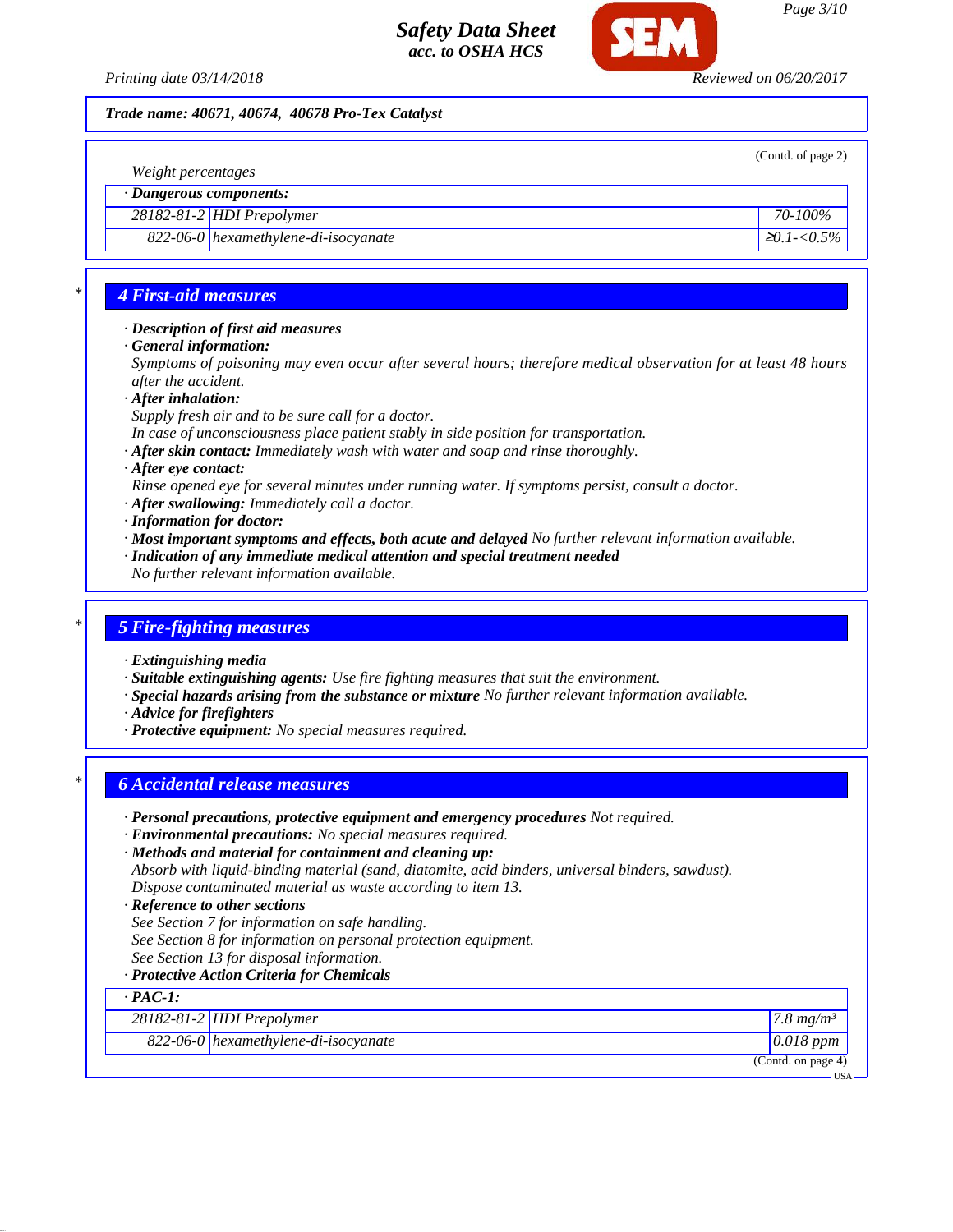

### *Trade name: 40671, 40674, 40678 Pro-Tex Catalyst*

|                |                                      | (Contd. of page 3)      |
|----------------|--------------------------------------|-------------------------|
| $\cdot$ PAC-2: |                                      |                         |
|                | $28182 - 81 - 2$ HDI Prepolymer      | $86$ mg/m <sup>3</sup>  |
|                | 822-06-0 hexamethylene-di-isocyanate | $0.2$ ppm               |
| $\cdot$ PAC-3: |                                      |                         |
|                | $28182 - 81 - 2$ HDI Prepolymer      | $510$ mg/m <sup>3</sup> |
|                | 822-06-0 hexamethylene-di-isocyanate | 3 ppm                   |

## *\* 7 Handling and storage*

#### *· Handling:*

- *· Precautions for safe handling*
- *No special measures required.*
- *Ensure good ventilation/exhaustion at the workplace.*
- *· Information about protection against explosions and fires: No special measures required.*
- *· Conditions for safe storage, including any incompatibilities*

*· Storage:*

- *· Requirements to be met by storerooms and receptacles: No special requirements.*
- *· Information about storage in one common storage facility: Not required.*
- *· Further information about storage conditions: Keep receptacle tightly sealed.*
- *· Specific end use(s) No further relevant information available.*

## *\* 8 Exposure controls/personal protection*

*· Additional information about design of technical systems: No further data; see item 7.*

*· Control parameters*

#### *· Components with limit values that require monitoring at the workplace:*

*The following constituent is the only constituent of the product which has a PEL, TLV or other recommended exposure limit.*

*At this time, the remaining constituent has no known exposure limits.*

### *822-06-0 hexamethylene-di-isocyanate*

- *REL Long-term value: 0.035 mg/m³, 0.005 ppm Ceiling limit value: 0.14\* mg/m³, 0.02\* ppm \*10-min*
- *TLV Long-term value: 0.034 mg/m³, 0.005 ppm BEI*

*· Additional information: The lists that were valid during the creation were used as basis.*

### *· Exposure controls*

- *· Personal protective equipment:*
- *· General protective and hygienic measures:*

*Keep away from foodstuffs, beverages and feed. Immediately remove all soiled and contaminated clothing. Wash hands before breaks and at the end of work. Avoid contact with the eyes and skin.*

### *· Breathing equipment:*

*In case of brief exposure or low pollution use respiratory filter device. In case of intensive or longer exposure use respiratory protective device that is independent of circulating air.*

(Contd. on page 5)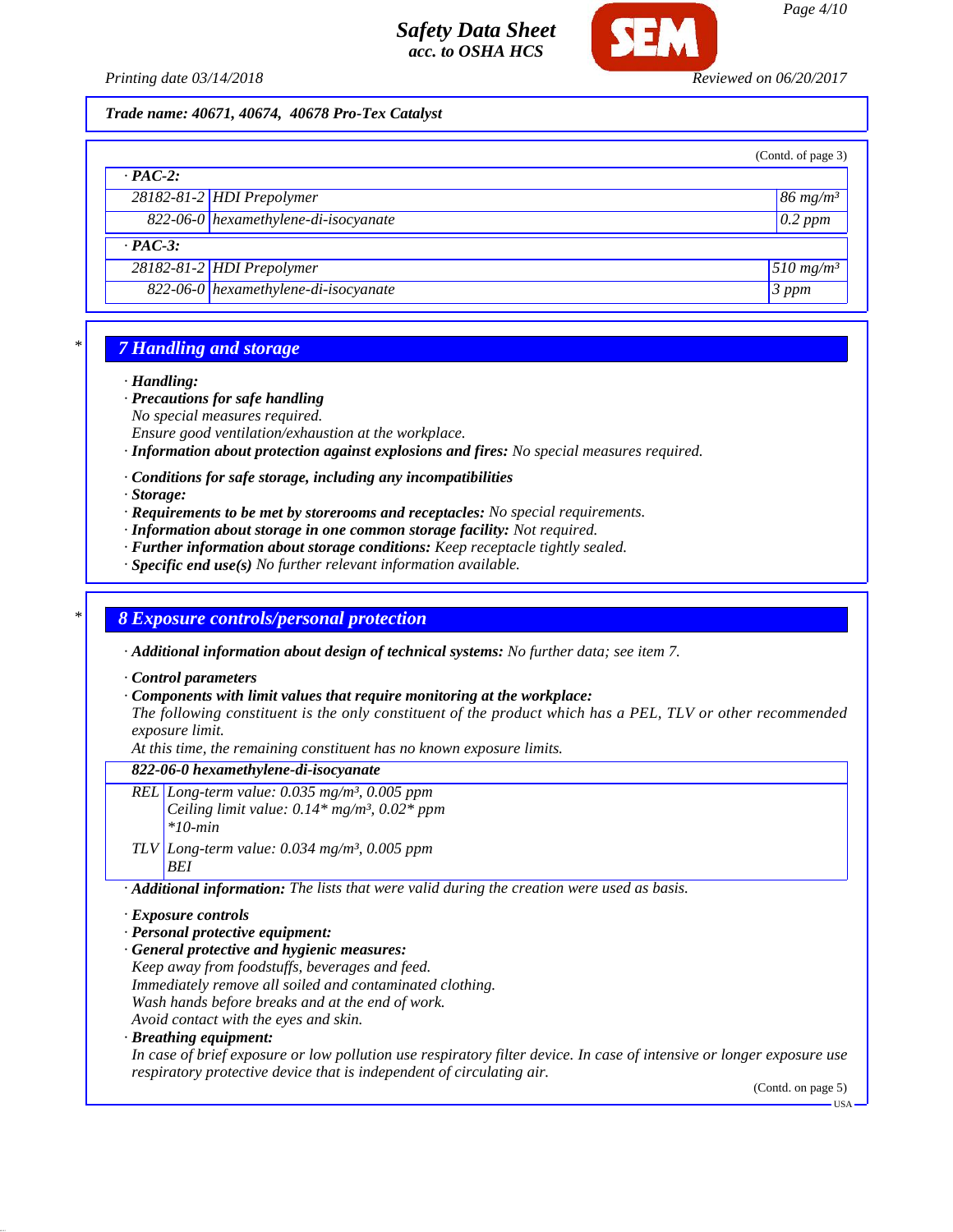

#### *Trade name: 40671, 40674, 40678 Pro-Tex Catalyst*

*· Protection of hands:*

*Due to missing tests no recommendation to the glove material can be given for the product/ the preparation/ the chemical mixture.*

*Selection of the glove material on consideration of the penetration times, rates of diffusion and the degradation*



*Protective gloves*

*The glove material has to be impermeable and resistant to the product/ the substance/ the preparation.*

#### *· Material of gloves*

*The selection of the suitable gloves does not only depend on the material, but also on further marks of quality and varies from manufacturer to manufacturer. As the product is a preparation of several substances, the resistance of the glove material can not be calculated in advance and has therefore to be checked prior to the application. · Penetration time of glove material*

*The exact break trough time has to be found out by the manufacturer of the protective gloves and has to be observed.*

*· Eye protection:*



*Tightly sealed goggles*

| · Information on basic physical and chemical properties |                                                          |
|---------------------------------------------------------|----------------------------------------------------------|
| <b>General Information</b>                              |                                                          |
| $\cdot$ Appearance:                                     |                                                          |
| Form:                                                   | Liquid                                                   |
| Color:                                                  | Yellow                                                   |
| $\cdot$ Odor:                                           | Characteristic                                           |
| · Odor threshold:                                       | Not determined.                                          |
| $\cdot$ pH-value:                                       | Not determined.                                          |
| · Change in condition                                   |                                                          |
| <b>Melting point/Melting range:</b>                     | Undetermined.                                            |
| <b>Boiling point/Boiling range:</b>                     | Undetermined.                                            |
| · Flash point:                                          | 166 °C                                                   |
| · Flammability (solid, gaseous):                        | Not applicable.                                          |
| $\cdot$ Decomposition temperature:                      | Not determined.                                          |
| $\cdot$ Auto igniting:                                  | Product is not selfigniting.                             |
| · Danger of explosion:                                  | Product does not present an explosion hazard.            |
|                                                         | In use, may form flammable/explosive vapour-air mixture. |
| · Explosion limits:                                     |                                                          |
| Lower:                                                  | Not determined.                                          |
| <b>Upper:</b>                                           | Not determined.                                          |
| · Vapor pressure:                                       | Not determined.                                          |

(Contd. of page 4)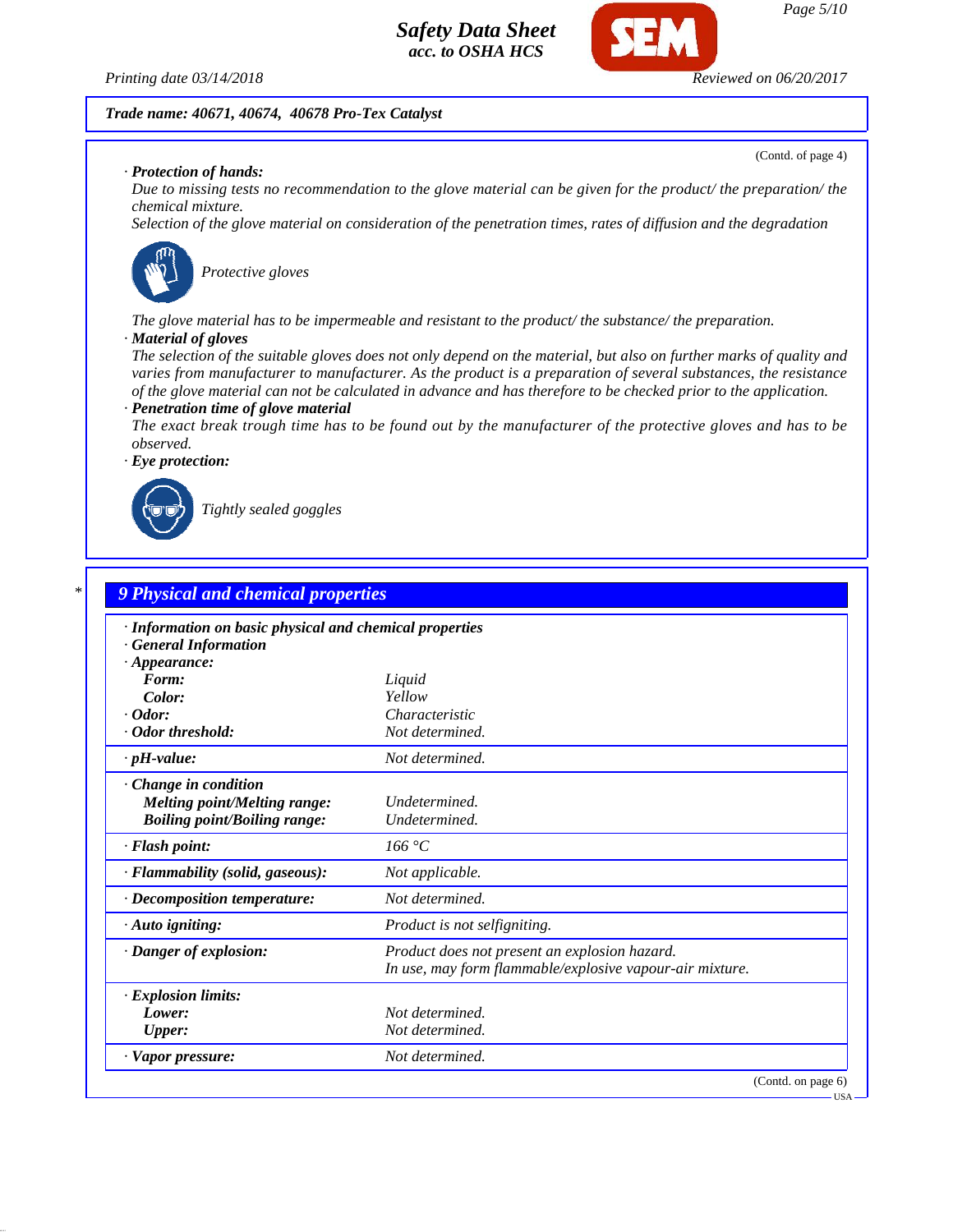

*Printing date 03/14/2018 Reviewed on 06/20/2017*

### *Trade name: 40671, 40674, 40678 Pro-Tex Catalyst*

|                                                            |                                            | (Contd. of page 5) |
|------------------------------------------------------------|--------------------------------------------|--------------------|
| $\cdot$ Density at 20 $\cdot$ C:                           | 1.1399 g/cm <sup>3</sup>                   |                    |
| $\cdot$ Relative density                                   | Not determined.                            |                    |
| · Vapor density                                            | Not determined.                            |                    |
| $\cdot$ Evaporation rate                                   | Not determined.                            |                    |
| · Solubility in / Miscibility with                         |                                            |                    |
| Water:                                                     | Not miscible or difficult to mix.          |                    |
| · Partition coefficient (n-octanol/water): Not determined. |                                            |                    |
| $\cdot$ Viscosity:                                         |                                            |                    |
| Dynamic:                                                   | Not determined.                            |                    |
| Kinematic:                                                 | Not determined.                            |                    |
| · Solvent content:                                         |                                            |                    |
| <b>VOC</b> content:                                        | $0.00\%$                                   |                    |
|                                                            | 0.0 g/l / 0.00 lb/gl                       |                    |
| Solids content:                                            | <b>99.9%</b>                               |                    |
| $\cdot$ Other information                                  | No further relevant information available. |                    |

## *\* 10 Stability and reactivity*

- *· Reactivity No further relevant information available.*
- *· Chemical stability*
- *· Thermal decomposition / conditions to be avoided: No decomposition if used according to specifications.*
- *· Possibility of hazardous reactions No dangerous reactions known.*
- *· Conditions to avoid No further relevant information available.*
- *· Incompatible materials: No further relevant information available.*
- *· Hazardous decomposition products: No dangerous decomposition products known.*

## *\* 11 Toxicological information*

- *· Information on toxicological effects*
- *· Acute toxicity:*

## *· LD/LC50 values that are relevant for classification:*

| 28182-81-2 HDI Prepolymer |      |                                          |
|---------------------------|------|------------------------------------------|
| Oral                      | LD50 | $1,000$ mg/kg (rat)                      |
| $Dermal$ $LD50$           |      | $5,000$ mg/kg (rabbit)                   |
|                           |      | Inhalative LC50/4 h 137-1,150 mg/l (rat) |

### *· Primary irritant effect:*

- *· on the skin: Irritant to skin and mucous membranes.*
- *· on the eye: Irritating effect.*
- *· Sensitization:*

*Sensitization possible through inhalation.*

- *Sensitization possible through skin contact.*
- *· Additional toxicological information:*
- *The product shows the following dangers according to internally approved calculation methods for preparations: Harmful Irritant*

(Contd. on page 7)

 $-<sub>USA</sub>$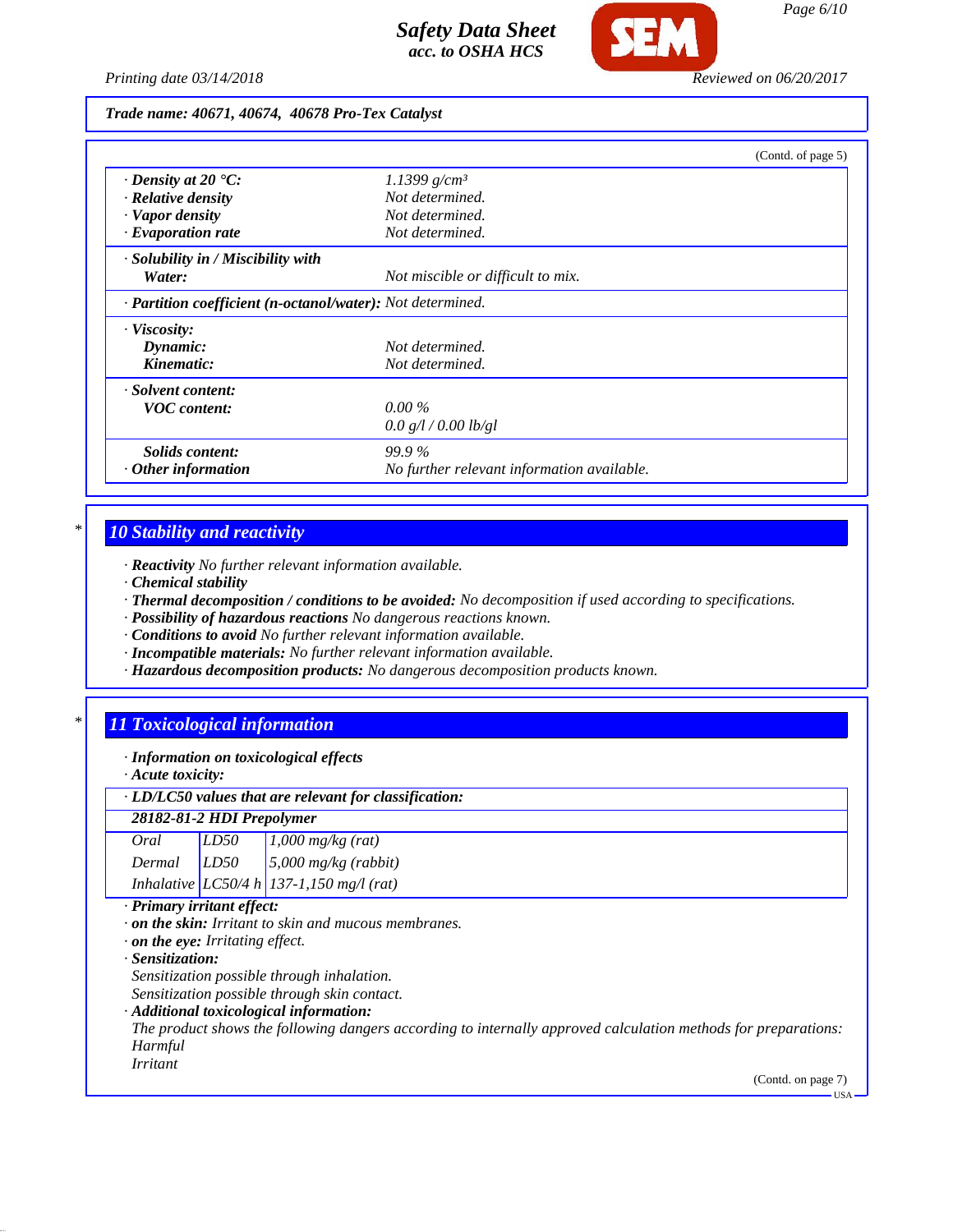

*Printing date 03/14/2018 Reviewed on 06/20/2017*

## *Trade name: 40671, 40674, 40678 Pro-Tex Catalyst*

(Contd. of page 6)

*Page 7/10*

*· Carcinogenic categories*

*· IARC (International Agency for Research on Cancer)*

*None of the ingredients is listed.*

*· NTP (National Toxicology Program)*

*None of the ingredients is listed.*

*· OSHA-Ca (Occupational Safety & Health Administration)*

*None of the ingredients is listed.*

## *\* 12 Ecological information*

### *· Toxicity*

- *· Aquatic toxicity: No further relevant information available.*
- *· Persistence and degradability No further relevant information available.*
- *· Behavior in environmental systems:*
- *· Bioaccumulative potential No further relevant information available.*
- *· Mobility in soil No further relevant information available.*
- *· Additional ecological information:*
- *· General notes: Generally not hazardous for water*
- *· Results of PBT and vPvB assessment*
- *· PBT: Not applicable.*
- *· vPvB: Not applicable.*
- *· Other adverse effects No further relevant information available.*

# *13 Disposal considerations*

- *· Waste treatment methods*
- *· Recommendation:*

*Must not be disposed of together with household garbage. Do not allow product to reach sewage system.*

*· Uncleaned packagings:*

*· Recommendation: Disposal must be made according to official regulations.*

| · UN-Number                     |                                              |
|---------------------------------|----------------------------------------------|
| $\cdot$ DOT, ADR, ADN, IATA     | Void                                         |
| $\cdot$ IMDG                    | <b>UN3082</b>                                |
| $\cdot$ UN proper shipping name |                                              |
| $\cdot$ DOT, ADR, ADN, IATA     | Void                                         |
| $\cdot$ IMDG                    | ENVIRONMENTALLY HAZARDOUS SUBSTANCE, LIQUID, |
|                                 | N.O.S. (HDI Prepolymer)                      |

USA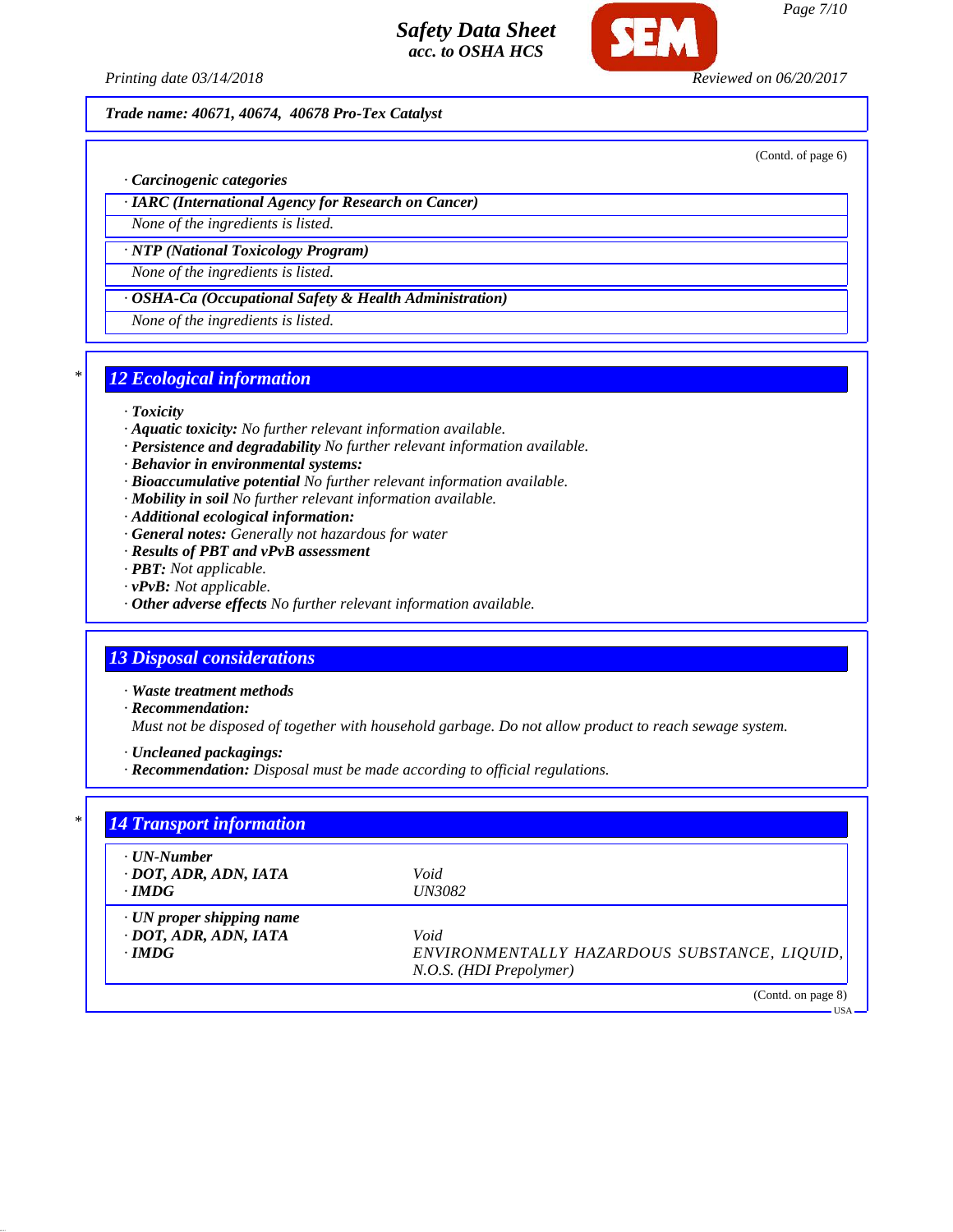

*Printing date 03/14/2018 Reviewed on 06/20/2017*

*Trade name: 40671, 40674, 40678 Pro-Tex Catalyst*

|                                              | (Contd. of page 7)                                         |
|----------------------------------------------|------------------------------------------------------------|
| · Transport hazard class(es)                 |                                                            |
| · DOT, ADR, ADN, IATA                        |                                                            |
| · Class                                      | Void                                                       |
| $\cdot$ IMDG                                 |                                                            |
|                                              |                                                            |
| · Class                                      | 9 Miscellaneous dangerous substances and articles          |
| · Label                                      | 9                                                          |
| · Packing group                              |                                                            |
| $\cdot$ DOT, ADR, IATA                       | Void                                                       |
| $\cdot$ IMDG                                 | III                                                        |
| · Environmental hazards:                     | Product contains environmentally hazardous substances: HDI |
|                                              | Prepolymer<br>Yes                                          |
| $\cdot$ Marine pollutant:                    | Symbol (fish and tree)                                     |
| · Special precautions for user               | Not applicable.                                            |
| · EMS Number:                                | $F-A, S-F$                                                 |
| · Stowage Category                           | A                                                          |
| · Transport in bulk according to Annex II of |                                                            |
| <b>MARPOL73/78 and the IBC Code</b>          | Not applicable.                                            |
| · Transport/Additional information:          |                                                            |
| $\cdot$ <i>DOT</i>                           |                                                            |
| · Remarks                                    | ORM-D 49CFR 173-150,156,306                                |
| $\cdot$ IMDG                                 |                                                            |
| $\cdot$ Limited quantities (LQ)              | 5L                                                         |
| $\cdot$ Excepted quantities (EQ)             | Code: El                                                   |
|                                              | Maximum net quantity per inner packaging: 30 ml            |
|                                              | Maximum net quantity per outer packaging: 1000 ml          |
| · UN "Model Regulation":                     | Void                                                       |

# *\* 15 Regulatory information*

*· Safety, health and environmental regulations/legislation specific for the substance or mixture · Sara*

*· Section 355 (extremely hazardous substances):*

*None of the ingredient is listed.*

*· Section 313 (Specific toxic chemical listings):*

*822-06-0 hexamethylene-di-isocyanate*

*· TSCA (Toxic Substances Control Act):*

*All ingredients are listed.*

(Contd. on page 9)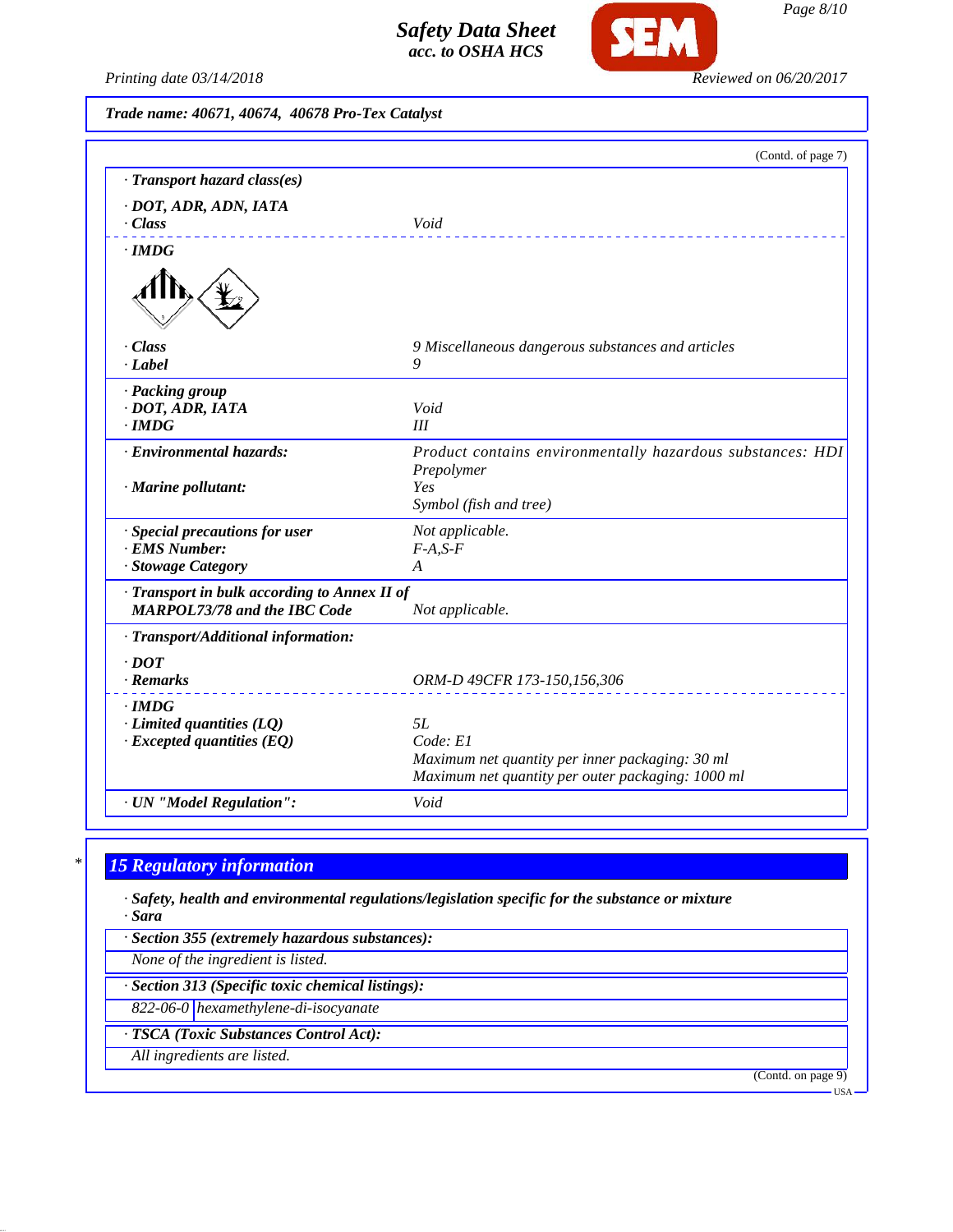

*Printing date 03/14/2018 Reviewed on 06/20/2017*

*Trade name: 40671, 40674, 40678 Pro-Tex Catalyst*

(Contd. of page 8)

|  |  | · Proposition 65 |  |
|--|--|------------------|--|
|--|--|------------------|--|

*· Chemicals known to cause cancer:*

*None of the ingredients is listed.*

*· Chemicals known to cause reproductive toxicity for females:*

*None of the ingredients is listed.*

*· Chemicals known to cause reproductive toxicity for males:*

*None of the ingredients is listed.*

*· Chemicals known to cause developmental toxicity:*

*None of the ingredients is listed.*

*· Cancerogenity categories*

*· EPA (Environmental Protection Agency)*

*None of the ingredients is listed.*

*· TLV (Threshold Limit Value established by ACGIH)*

*None of the ingredients is listed.*

*· NIOSH-Ca (National Institute for Occupational Safety and Health)*

*None of the ingredients is listed.*

*· GHS label elements The product is classified and labeled according to the Globally Harmonized System (GHS). · Hazard pictograms*



*· Signal word Danger*

*· Hazard-determining components of labeling: HDI Prepolymer hexamethylene-di-isocyanate · Hazard statements H302 Harmful if swallowed. H315 Causes skin irritation. H319 Causes serious eye irritation. H334 May cause allergy or asthma symptoms or breathing difficulties if inhaled. H317 May cause an allergic skin reaction. H371 May cause damage to organs. · Precautionary statements P260 Do not breathe dust/fume/gas/mist/vapors/spray. P264 Wash thoroughly after handling. P270 Do not eat, drink or smoke when using this product. P272 Contaminated work clothing must not be allowed out of the workplace. P280 Wear protective gloves / eye protection / face protection. P284 [In case of inadequate ventilation] wear respiratory protection. P301+P312 If swallowed: Call a poison center/doctor if you feel unwell. P330 Rinse mouth. P302+P352 If on skin: Wash with plenty of water. P304+P341 If inhaled: If breathing is difficult, remove person to fresh air and keep comfortable for breathing.*

(Contd. on page 10)

USA